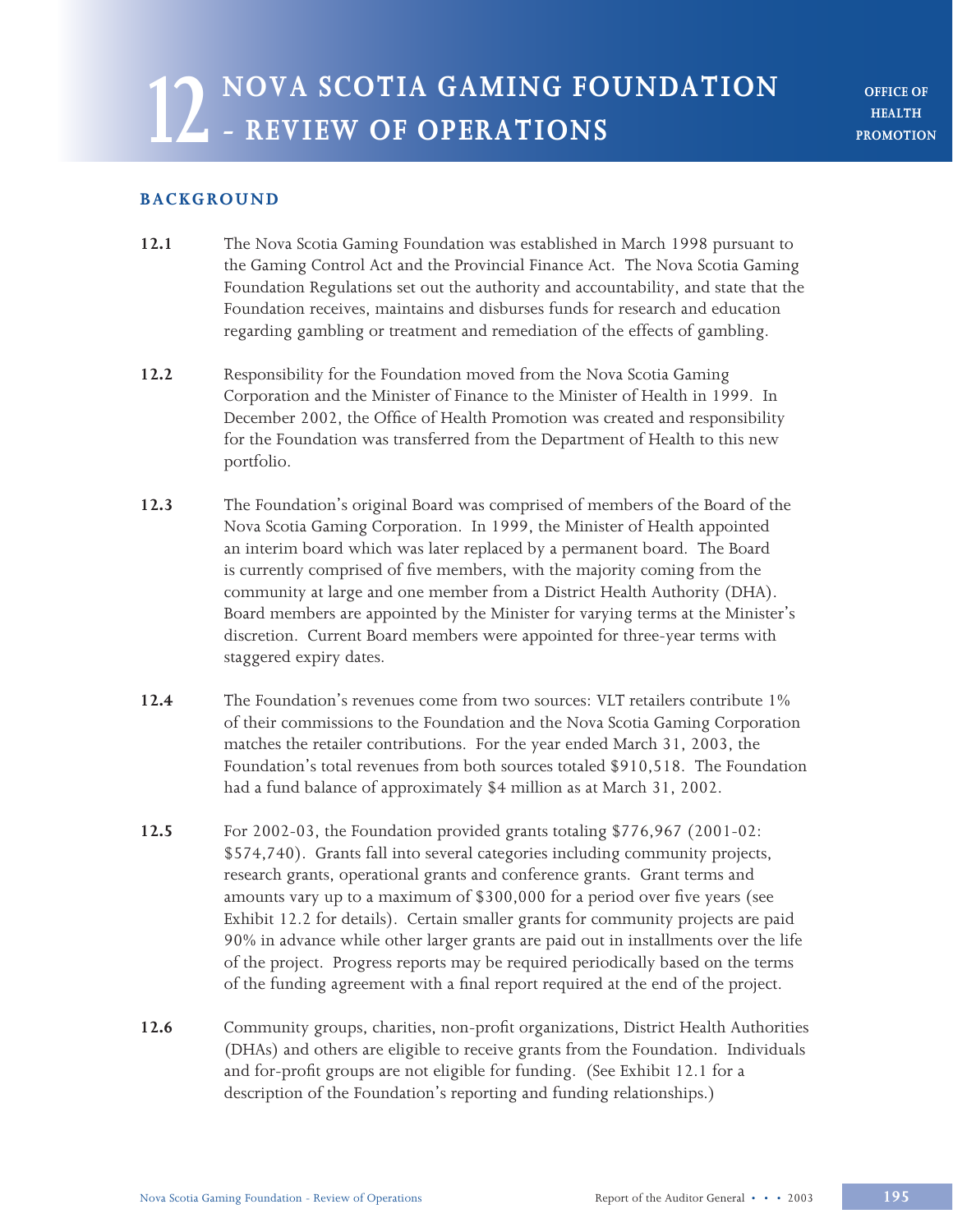**12.7** The Foundation's financial statements are audited annually by this Office. For the year ended March 31, 2003, the Foundation had an unqualified audit opinion.

#### **RESULTS IN BRIEF**

- **12.8** The following are the principal findings from our review:
	- The Board and staff of the Foundation have made progress in many areas since assuming responsibility in 1999. The Foundation has expanded its activities and operations and, at the same time, has been improving its administrative processes.
	- The accountability relationship between the Foundation and government is not clear and we recommended this be clarified in the Memorandum of Understanding between the Office of Health Promotion and the Foundation.
	- To date, the Foundation has not developed a process to monitor targets established in its strategic plan. We have recommended that the Board implement a formal process to monitor achievement of these targets.
	- The Foundation's conflict of interest policy does not address the action to be taken when a conflict is disclosed. We have recommended that the Board expand its policy to include this.
	- **During the Foundation's stakeholder consultation process, lack of public** knowledge of the Foundation and availability of grants was noted. The Foundation's website is a key part of its communication strategy and is under development. We have recommended that the Foundation develop a plan to address completing the website as soon as possible to allow greater access to grant information by applicants.
	- Under the Foundation's current grant process, recipients of certain grant types continue to receive subsequent grant installments even if they do not file the required progress reports. We have recommended that the Foundation require formal progress reports be filed in order for applicants to continue to receive grant funds.
	- The Foundation has a draft investment policy that deals with funds on deposit and the need to protect the principal invested. There is no long-term financial plan which addresses the fund balance to be maintained or projected grant funding. We have recommended that the Foundation formally approve the draft investment policy and develop a long-term financial plan.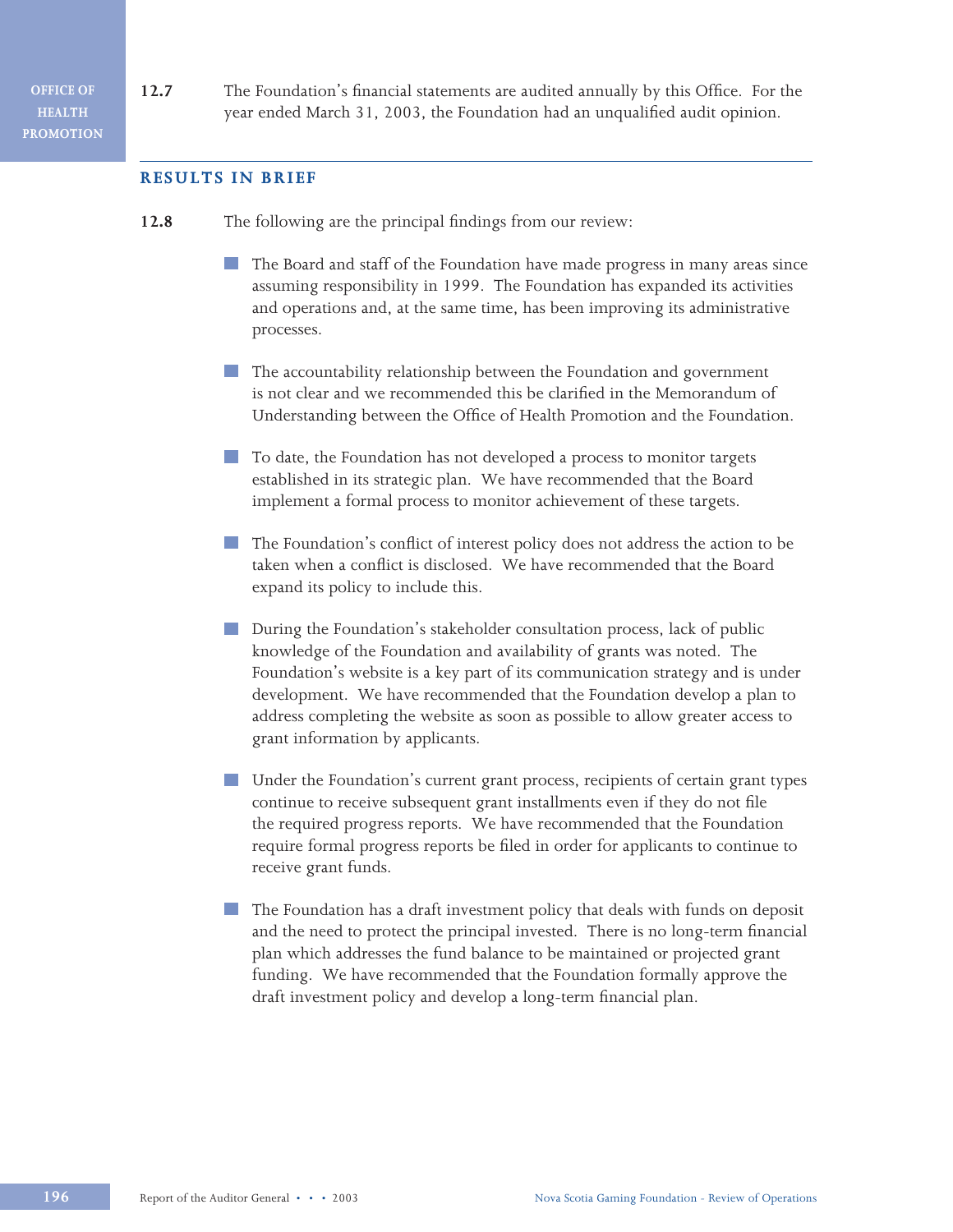# **SCOPE OF REVIEW**

- **12.9** In March 2003, the Board of Directors of the Foundation wrote our Office to request a review of operations and our suggestions on items to include in a proposed Memorandum of Understanding with the Office of Health Promotion. Accordingly, our objectives for this assignment were to:
	- review the operations of the Foundation and assess adequacy of policies and practices in the areas of governance, accountability to the Office of Health Promotion, relationship with District Health Authorities, and grants and investment policies and processes; and
	- make recommendations to the Foundation regarding potential items for inclusion in a Memorandum of Understanding with the Office of Health Promotion.
- **12.10** It should be noted that this assignment was structured as a review engagement rather than an audit because the primary objective was to respond to the Board's request for advice. The engagement consisted mainly of review, inquiry and discussion and the extent of testing was less than an audit. Therefore, the level of assurance associated with our comments is less than for an audit engagement.
- **12.11** Our review of Foundation operations included interviews with Board members, the Foundation staff person, Directors of Addiction Services in DHAs and staff at the Office of Health Promotion as well as a review of documentation.

# **PRINCIPAL FINDINGS**

# **Accountability**

- **12.12** The Nova Scotia Gaming Foundation Regulations set out the authority and accountability of the Foundation: *"The Foundation shall be accountable to and under the authority of the Minister."* (Section 4, Regulations) We noted no instances of noncompliance with the Regulations.
- **12.13** Board members expressed concerns that the Foundation was viewed as accountable to the Department of Health (DOH) prior to the transfer of responsibility to the Office of Health Promotion. Staff informed us that the lines of communication from the Minister often went through individuals at DOH rather than directly from the Minister to the Board. This did not appear to cause any operational problems or delays but the Foundation's perception was that it interfered with the Foundation's decision-making authority (see Exhibit 12.1 for a description the Foundation's reporting relationships). Since the transfer to the Office of Health Promotion (OHP), the Board Chair has met with the Minister of OHP and requested that any questions or direction come through the Chair or Foundation staff to the Foundation Board.

**OFFICE OF HEALTH PROMOTION**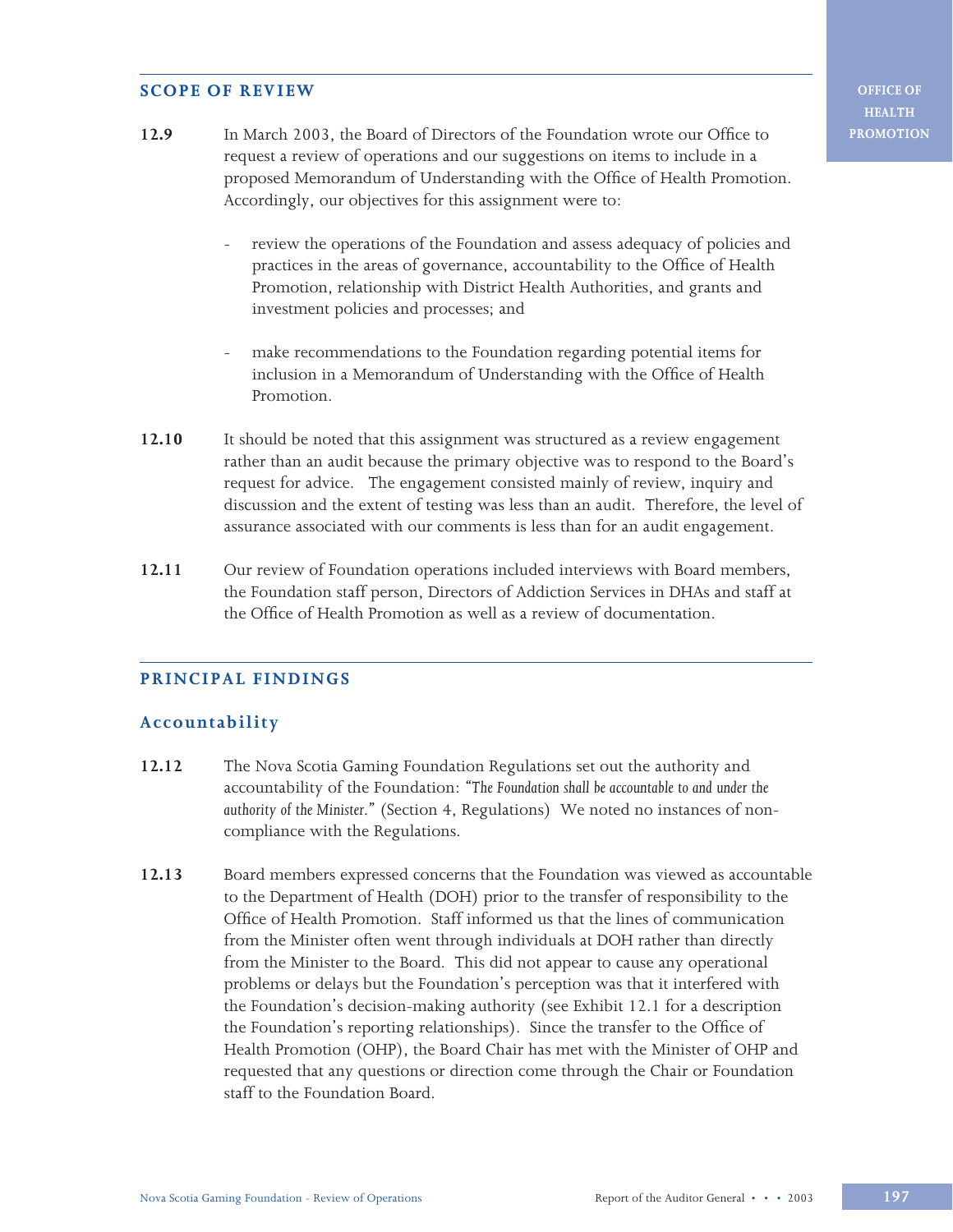**OFFICE OF HEALTH PROMOTION**

#### **Recommendation 12.1**

We recommend that the Foundation and Office of Health Promotion clarify the roles, responsibilities and accountabilities of both parties and incorporate this in any Memorandum of Understanding.

# **Governance**

- **12.14** Strategic plan The Board of Directors of the Foundation approved a strategic plan in late 2002 which is to be implemented during the period from 2002 to 2005. A draft strategic plan was prepared by the Board Chair and Program Administrative Officer for review by the Board. The Foundation's various stakeholders such as community groups and Addiction Services staff in the DHAs were not consulted during the strategic planning process.
- **12.15** Although the strategic plan includes measures, targets and expected results, many of the targets are not quantified, making it difficult for the Foundation to measure progress towards achieving these objectives. For example, one of the targets is to increase the number of applications. This could be improved by quantifying the percentage or number by which the Foundation hopes to increase applications
- **12.16** To date, the Foundation has not developed a process to monitor targets established in the strategic plan. There has been some discussion at the Board level regarding the need for monitoring but nothing had been finalized at the time of writing this Report.

#### **Recommendation 12.2**

We recommend that the Board consider implementing a formal process to monitor targets set out in the strategic plan.

**12.17** Board composition *-* Nova Scotia Gaming Foundation Regulations require the Board of Directors of the Foundation to have at least three members. The current Board has five members, four from the community and one from the District Health Authorities. In our discussions, Board members noted their concern with the current composition of the Board; there are no women and no visible minorities represented on the Board. Three of the four Board members we spoke with indicated they felt the Board could function better with more Directors, suggesting that eight members would permit better discussion, bring additional perspectives to the table and could also help ensure the Board is more representative of the population being served. Board members' expenses to attend meetings are paid by the Foundation. The Board decided not to provide honoraria or any compensation for attendance at meetings.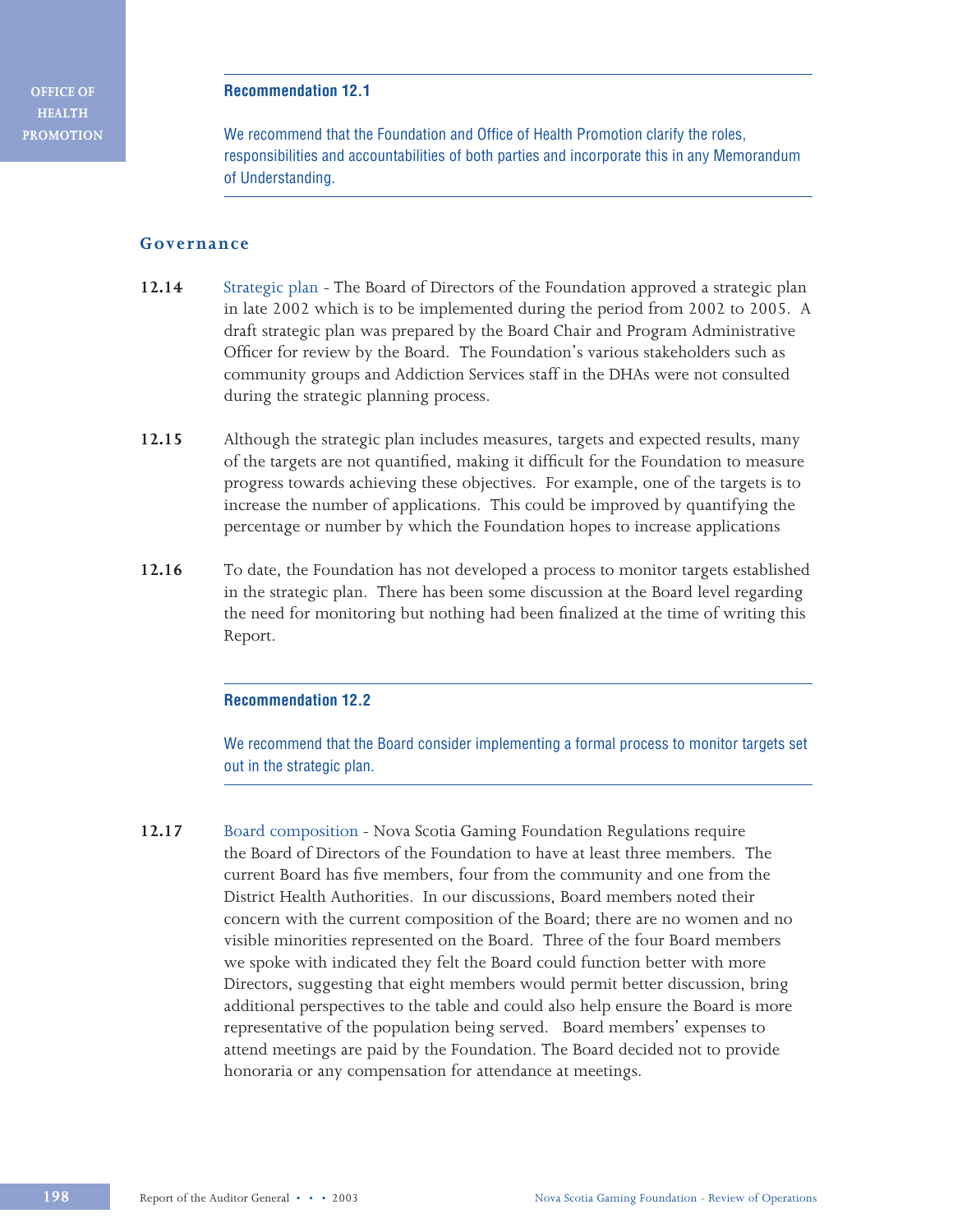## **Recommendation 12.3**

We recommend that the Board further explore its composition and, if appropriate, request that the Minister appoint additional directors.

**12.18** Conflict of interest policy *-* The Foundation's *Funding Application Procedures Manual* includes a section on conflict of interest which states *"Board members, committee members and Foundation staff are required to disclose any relationships with applicants that constitute actual or perceived conflicts of interest. These are disclosed in writing or by notation in the Foundation's minutes…"* The policy does not address what action is taken when a conflict is disclosed. Foundation staff informed us that Board members, committee members and reviewers are aware they must identify conflicts of interest with applicants and leave the meeting while that application is being discussed and voted on.

#### **Recommendation 12.4**

We recommend that the Foundation Board expand its conflict of interest policy to formally include action to be taken when conflicts are disclosed.

- **12.19** Board members and staff of the Foundation expressed concerns with potential or perceived conflict of interest. The Board Chair is a Director of Addiction Services for three District Health Authorities and he expressed concern that this could be perceived by the public as a conflict of interest. Some of the grants awarded by the Foundation include operational and project funding to DHAs and some Board members were concerned that the Chair's familiarity with the application process could be seen as giving those DHAs an unfair advantage.
- **12.20** Concern was also expressed regarding potential perceived conflict in the reporting relationship of the Foundation's sole employee. The Program Administrative Officer reports to the Director Addiction Services at the Office of Health Promotion (OHP). OHP recovers 100% of salary, travel, training and other costs for the Program Administrative Officer from the Foundation. Divisions of the OHP may apply for, and in the past, have received Foundation grants. Some Board members suggested that it would be better if the Program Administrative Officer reported directly to the Minister of the OHP rather than to the Director Addiction Services. In our opinion, this is a decision for the Minister of OHP.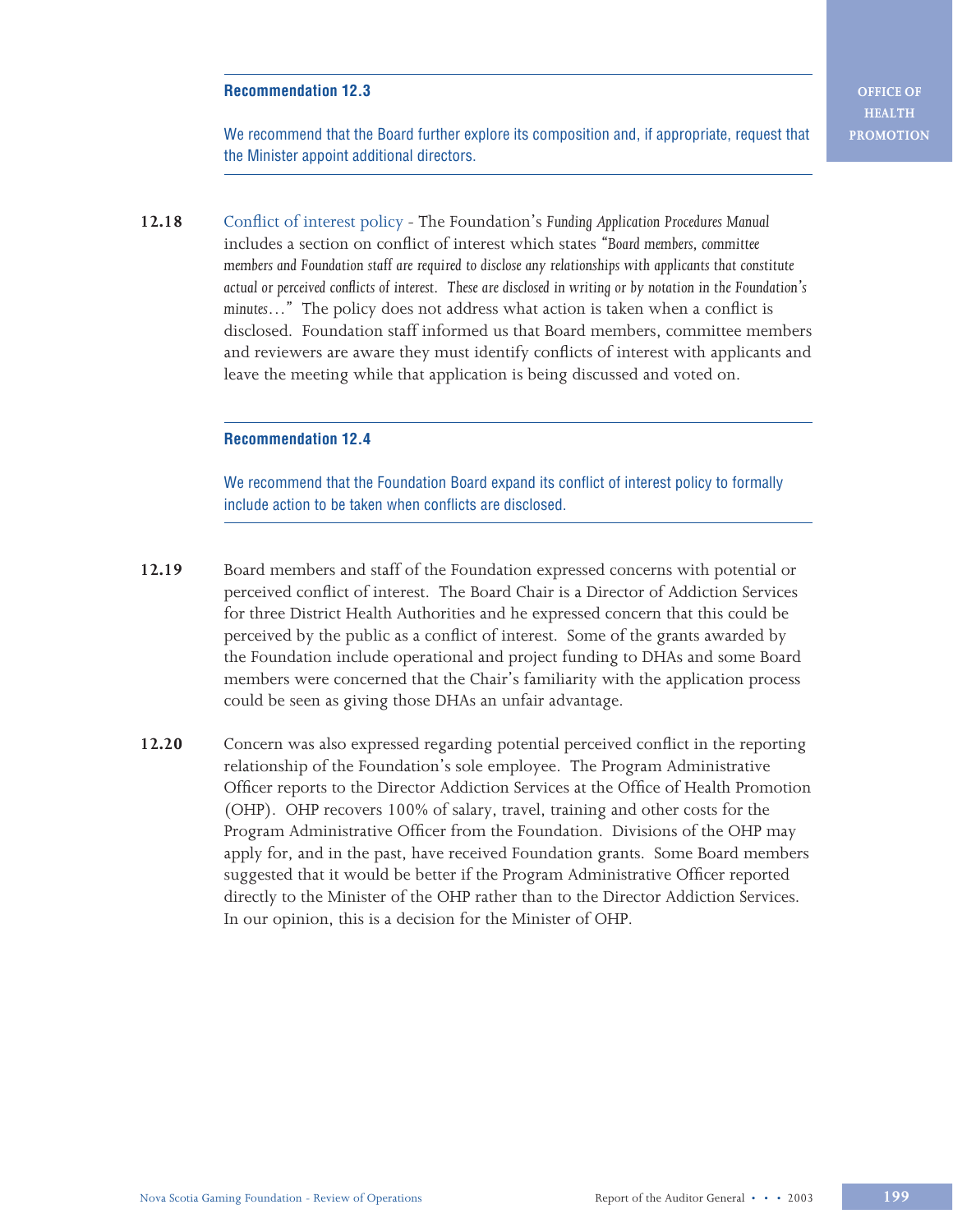**OFFICE OF HEALTH PROMOTION**

#### **Recommendation 12.5**

We recommend that the following potential conflict of interest areas be addressed in a Memorandum of Understanding between the Foundation and the Office of Health Promotion:

- the Board Chair's role as a Director Addiction Services with the District Health Authorities and related role in applying for Foundation grants on behalf of DHAs; and
- the Foundation's sole employee's reporting relationship to the Director Addiction Services at the Office of Health Promotion when the Director has involvement in grant applications submitted by Addiction Services.

# **Grant Policies and Procedures**

- **12.21** The Foundation's *Funding Application Procedures Manual* provides information to applicants on the types of grants available, eligibility requirements, excluded expenditures and required reporting over the life of the grant. This Manual is included in a brochure package which the Foundation will mail to interested persons on request.
- **12.22** The Foundation has a website which is under development. Application information had not been entered on the website at the time of writing this Report and the Foundation did not have a plan to address completion of the website on a timely basis. When the Foundation consulted various stakeholders in the fall of 2002 during preparation of the *Brand and Marketing Strategy Report*, lack of knowledge of the Foundation and the availability of funds was frequently cited as an area for improvement.

#### **Recommendation 12.6**

We recommend the Foundation complete its website to enhance communications and address related concerns reported in the Brand and Marketing Strategy Report.

**12.23** Grant applications are reviewed by various committees comprised of individuals who have expertise in problem gambling. Research grant applications are submitted to a peer review and scoring process through the Nova Scotia Health Research Foundation to provide expertise in the research area. Operational grant applications are reviewed by committees consisting largely of Addiction Services staff from the various District Health Authorities. Community project grant requests are reviewed by qualified reviewers selected based on expertise. Applicants must include measurable objectives and explain how these objectives will be met. The applicant's score, narrative comments from the reviewer(s) and a recommendation on whether to fund are sent to the Board. The committees make recommendations only and the Board formally approves the grants. One exception is conference grants which are awarded by committee. This is a new type of grant that started in April 2003 and no conference grants had been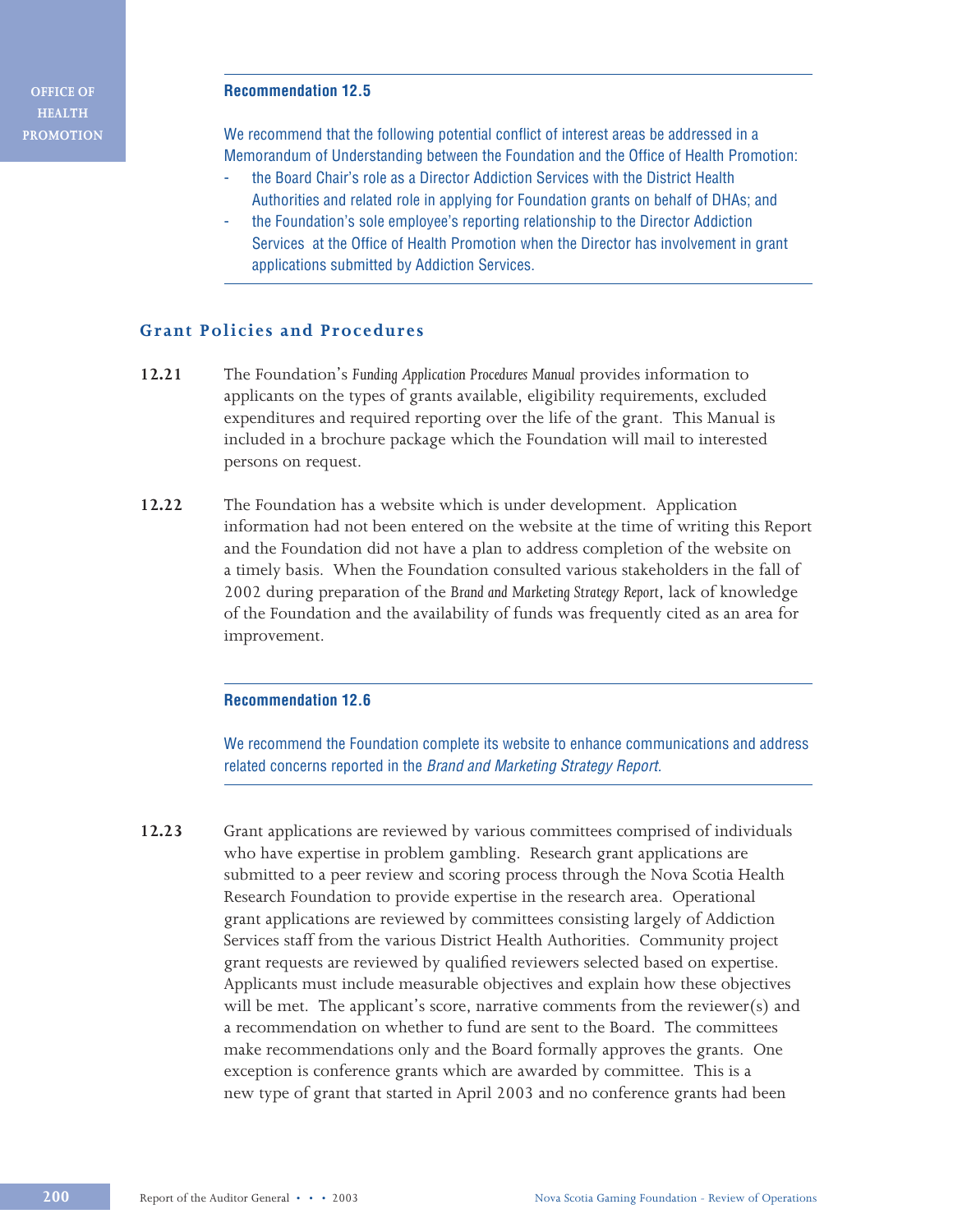awarded as of May 2003. For the 2002-03 application year, the Foundation approved 18 grant applications.

- **12.24** Once an application has been approved, the recipient must sign a contract with the Foundation. Contracts include information on use of funds, requirements for accounts to be maintained, a schedule for progress reports required and a requirement that unexpended funds be returned to the Foundation.
- **12.25** The Program Administrative Officer is responsible for overseeing grant payments and, where required, ensuring progress reports have been received prior to payments being released. Final reports are required for all grants and certain types of grants may require interim reports as well. In most cases, these reports are not tied to continued receipt of funding and do not have to be approved by the Board prior to the next grant installment being paid. Grant recipients will still receive funding if they do not submit reports on time. Reports are provided to the Foundation Board for information purposes only. There are two exceptions: annual progress reports must be submitted and approved by the Board before the next installment of multi-year research grants is released; and a final report must be received for certain community group grants before the remaining 10% of the grant is paid.

#### **Recommendation 12.7**

We recommend the Foundation require progress reports from grant applicants prior to payment of subsequent grant installments.

# **Investment Policies and Procedures**

- **12.26** Investment policyThe Foundation has approximately \$4 million in available funds which earn a rate of return of prime minus 2%. There is a draft investment policy which deals with funds on deposit and considers the need to protect the principal invested. At the time of our review, this policy had not been formally approved. The Board plans to ask the Department of Finance (DOF) for investment advice in order to achieve an increased rate of return with acceptable risk.
- **12.27** Long-term financial planThe Foundation does not have a long-term financial plan to address whether a fund balance should be maintained, how large such a fund should be, or how much the Foundation should allocate to grants each year. The Board has an informal understanding that it will maintain a \$2 million fund balance and that annual grants will be awarded approximately one third to each of operational grants, community projects and research grants.
- **12.28** The Foundation is aware that its existing policy needs to be expanded to address longer-term planning. This could be achieved by establishing parameters for the financial management of the Foundation in the strategic plan.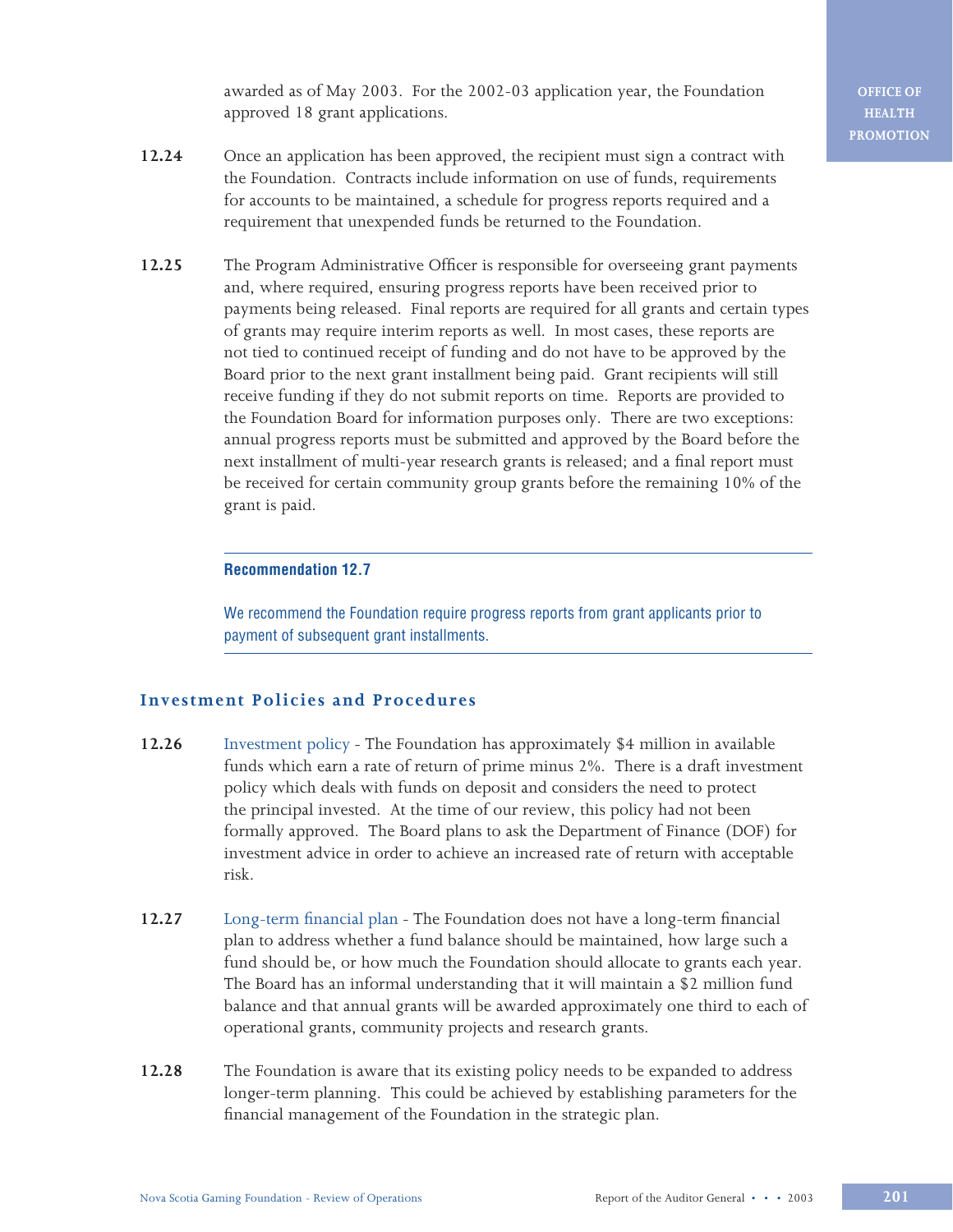#### **Recommendation 12.8**

We recommend that the Foundation:

- formally approve its draft investment policy; and
- develop a long-term financial plan to address projected grant funding and capital to be maintained.

## **Memorandum of Understanding**

- **12.29** The Foundation requested our advice on items to include in a proposed Memorandum of Understanding with the Office of Health Promotion. Our primary concern is to ensure adequate accountability for funds and internal controls in an environment with a volunteer board and only one staff person. We suggest the following items be considered for inclusion in the Memorandum of Understanding.
	- Agreement on the Foundation's objectives and a determination of the types **Contract** of programs which would qualify for Foundation funding with a general indication of related amounts
	- **Clarification of the Foundation's accountability relationship with the Office of** Health Promotion including the types of decisions to be made by each
	- Measurable performance targets which can be used to determine whether the Foundation has achieved its objectives
	- A requirement for the Foundation to provide the Minister an annual business plan and an annual report of how it has achieved its objectives during that year with provision for tabling of each in the House of Assembly
	- **Clarification of the roles, responsibilities and reporting relationships of the** Board, the Foundation's staff person, the Minister of the Office of Health Promotion, the staff of the Office of Health Promotion, and major stakeholders such as District Health Authorities
	- Agreement on the reporting relationship of the Foundation's sole employee to the Office of Health Promotion
	- **Agreement on the long-term financial plan of the Foundation (see** recommendation 12.8) and estimated funding for the next three to five years
	- An indication of how the Foundation and Office of Health Promotion will work together to ensure eligible grant recipients are made aware of grant availability
	- Clarification of how the Foundation's administrative expenses will be funded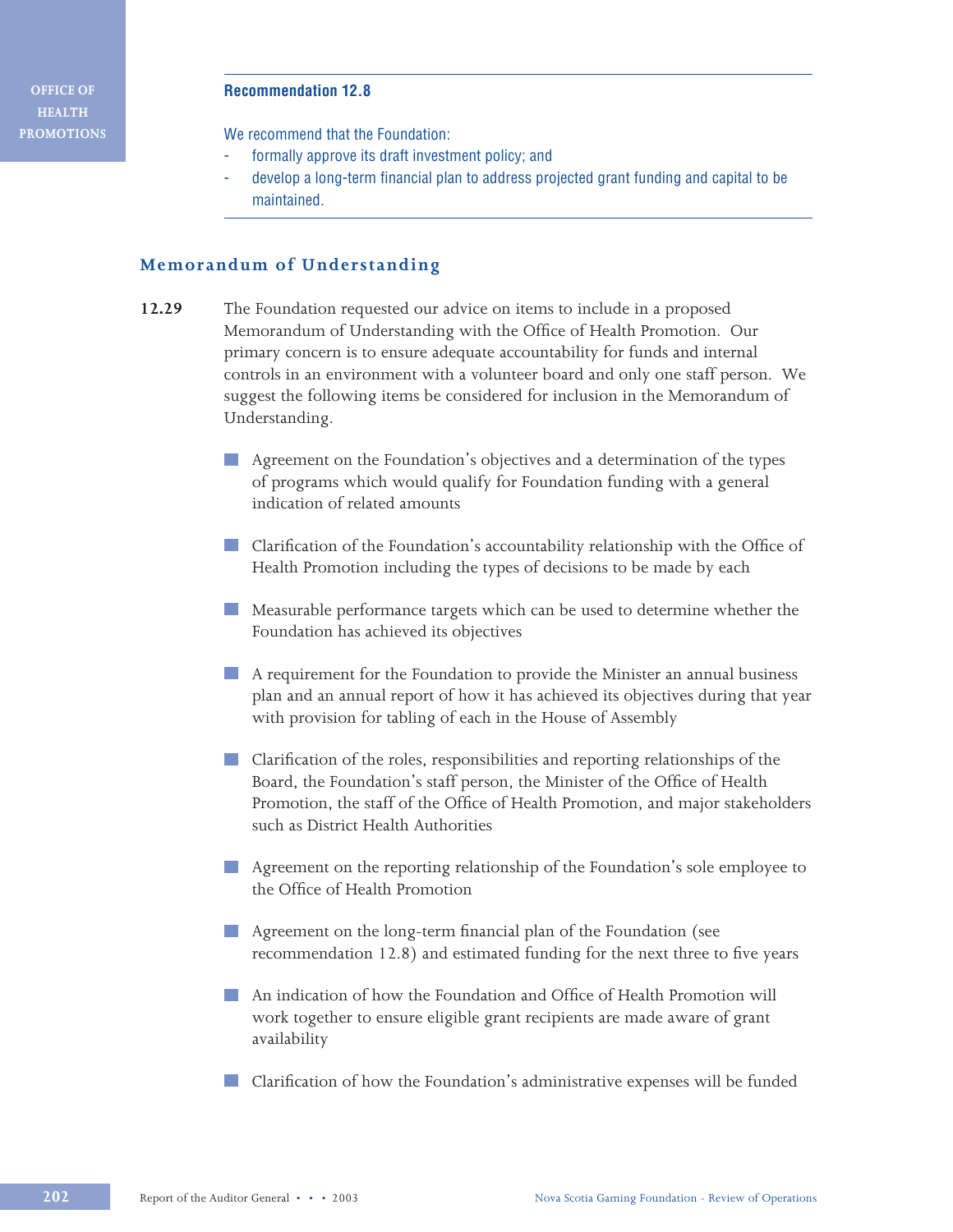Agreement on how the Board composition can be changed to be more representative of the population being served

**OFFICE OF HEALTH PROMOTIONS**

# **CONCLUDING REMARKS**

- **12.30** The Board and staff of the Foundation have made progress in many areas since assuming responsibility in 1999. The Foundation has expanded its activities and operations and, at the same time, has been improving its administrative processes.
- **12.31** The relationship between the Foundation and the Office of Health Promotion is a major area of concern for the Foundation. We have provided the Foundation with a list of items to consider for inclusion in a Memorandum of Understanding with the Office of Health Promotion with a view towards clarifying the relationship. The Foundation should also work on its own accountability for funds by implementing a requirement for grant recipients to provide progress reports prior to payment of subsequent grant installments and by developing a long-term financial plan to ensure the continued financial viability of the Foundation.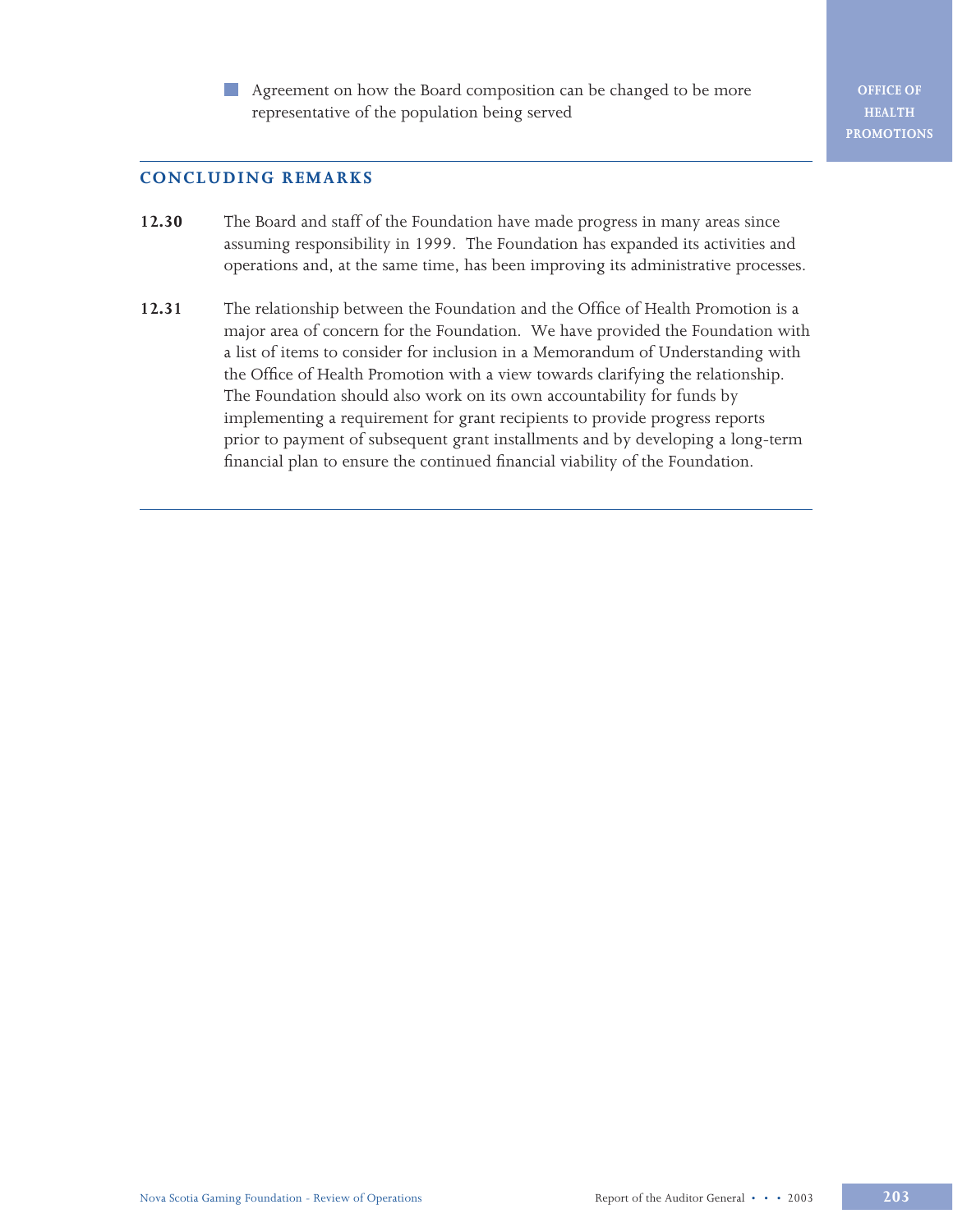

# Exhibit 12.1 **Relationships with Key Stakeholders**

- *(1) The Nova Scotia Gaming Foundation's Board Chair is a DHA Director of Addiction Services.*
- *(2) The incumbent is a former Board Chair of the Nova Scotia Gaming Foundation*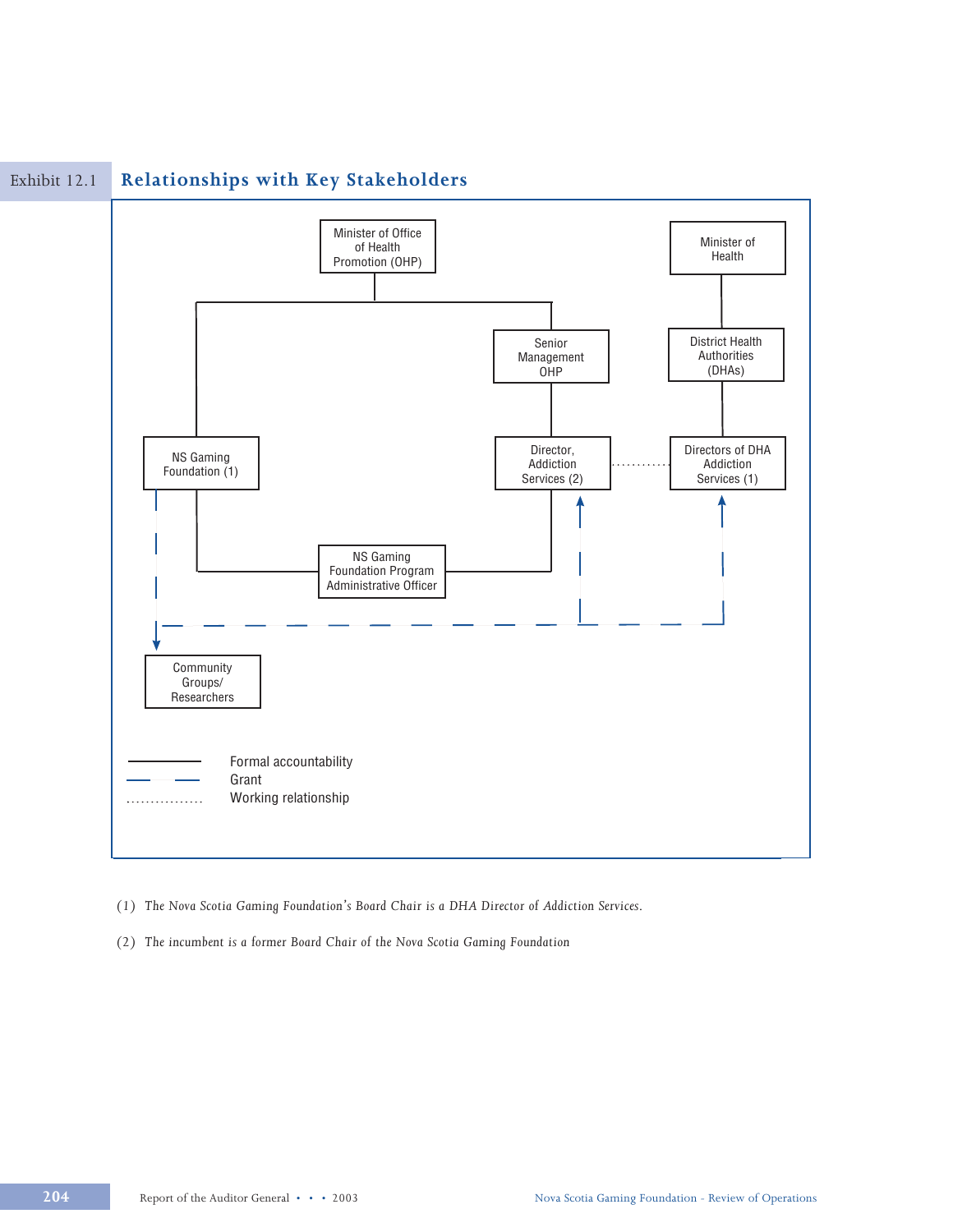# **Project Types and Funding Levels**

| <b>Project Type</b>                       | <b>Funding Levels</b>               |
|-------------------------------------------|-------------------------------------|
| <b>Community Project I</b>                | up to \$10,000                      |
| <b>Community Project II</b>               | \$10,000 to \$60,000 (over 3 years) |
| <b>Community Project III</b>              | up to \$300,000 (over 5 years)      |
| Research Grant I                          | up to \$60,000 (over 3 years)       |
| Research Grant II                         | up to \$300,000 (over 5 years)      |
| <b>Community Group Operational Grants</b> | amounts vary                        |

# Nova Scotia Gaming Foundation Fund - Financial History Exhibit 12.3  $\overline{4}$  $3.5 3 -$ Revenues Expenses  $2.5$ Fund Balance in \$ millions  $\overline{2}$  $1.5 \mathbf{1}$  $0.5 0 -$ Mar-99 Dec-99 Mar-01 Mar-02 Mar-03

#### Nova Scotia Gaming Foundation - Review of Operations

#### Report of the Auditor General • • • 2003

# $\boxed{205}$

Exhibit 12.2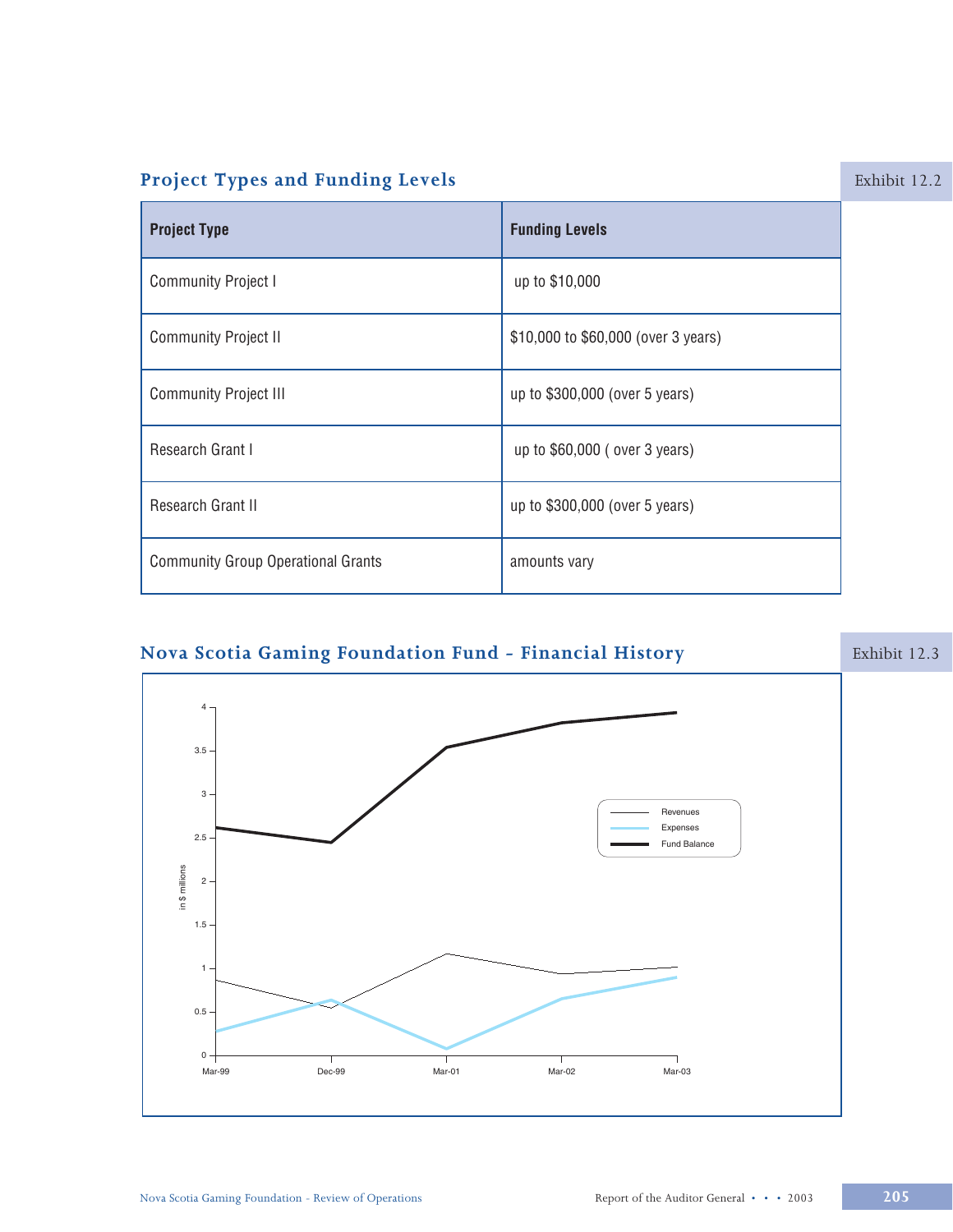**NOVA SCOTIA GAMING FOUNDATION'S RESPONSE**

# **NOVA SCOTIA GAMING FOUNDATION'S RESPONSE**

The Board of Directors of the Nova Scotia Gaming Foundation (NSGF) was pleased to receive the Report of the Broadscope Review of the Foundation's operations conducted earlier this year. In general, the Board found the Report very instructive in helping to clarify issues and to illuminate future directions. The Board devoted a full morning of one of its regular meetings to an initial review of the Report, and, subsequently, carried out a more detailed facilitated review, which resulted in the identification of a number of tasks and directions specific to each recommendation. The developments to date follow:

*Recommendations 12.1 and 12.5* - Memorandum of Understanding with Office of Health Promotion

The Foundation's Board and the Office of Health Promotion strongly support development of a Memorandum of Understanding (MOU). There was ready agreement to initiate a process to develop the MOU and a small Task Group, consisting of Office of Health Promotion and NSGF representatives, was put in place. It is anticipated that those items noted in the Broadscope Review as being relevant to the content of the MOU will be addressed. The issue of the Foundation's mandate, notably the ambiguity of the mandate, is of particular interest and, again, will be addressed in the MOU.

*Recommendation 12.2* - Strategic Plan for NSGF

The Board agrees that the Strategic Plan for the Foundation should be updated and that appropriate stakeholder consultation should [be] an important part of the process for developing the plan. The Board identified that there was also a need for updated Business and Operational Plans as part of a larger planning framework.

It is the Board's sense that in order to properly plan and to communicate with stakeholders there must be clarity regarding the mandate (and mission/vision) of the Foundation. The legislation is vague on this issue, and, accordingly, while the Foundation began with what appeared to be a fairly clear mandate, this has been amended over time as understanding of the role of the Foundation has evolved and as circumstances have appeared to warrant. The result, however, is that, as suggested above, there is currently ambiguity and unclarity with respect to the mandate - which we expect will be cleared up in and through the MOU.

The Board would foresee planning processes flowing from this preliminary work focusing on mandate, roles and relationships.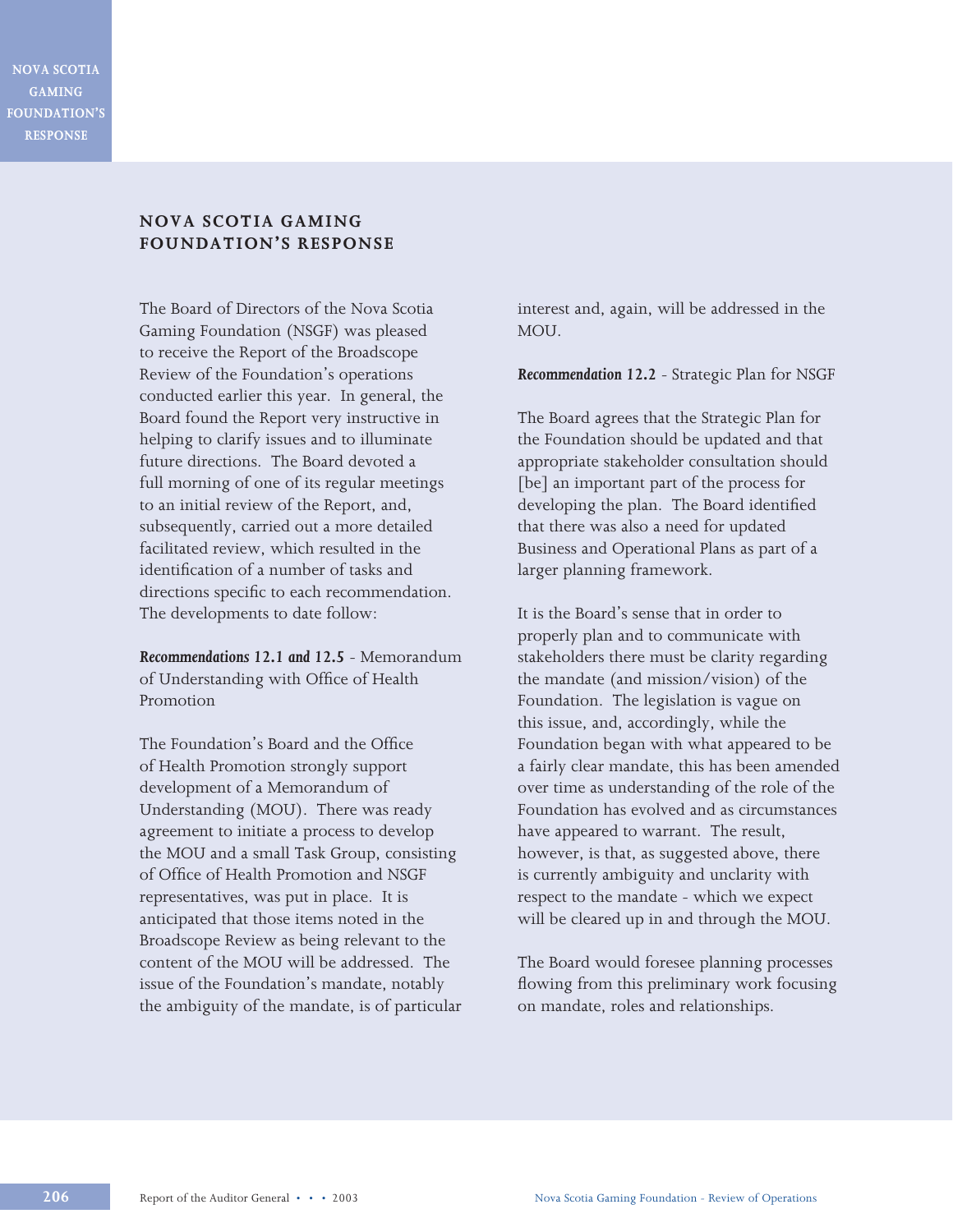**NOVA SCOTIA GAMING FOUNDATION'S RESPONSE**

#### *Recommendation 12.3* – Board Composition

Several representations have been made encouraging the appointment of additional Board members and calling attention to the need for greater diversity of membership. The Board has also advised that there have been lengthy delays in appointing/replacing Board Members. We have noted that vacancies on the NSGF Board were included in a recent newspaper ad depicting openings on various provincial Agencies, Boards and Commissions. This issue is somewhat beyond the control of the Foundation, but we will continue to advocate for its resolution to such an extent as seems warranted.

*Recommendation 12.4* - Conflict of Interest Policy and Procedures

As was noted during the review, this issue has been of special interest to the Board for some time. To some extent, the Board sees 'conflict of interest' as tied to the issue of what it means for the Board to function in an 'arm's length' capacity from government and, more specifically, from the Office of Health Promotion.

The Board has begun to develop written policies and procedures with respect to conflict of interest. Initial work has been

completed regarding conflict of interest pertaining to the review of applications. The next step will be to formalize and approve policies and procedures to guide the activities and decision-making processes of the Board's Directors. The Board regards this as a matter of considerable importance.

While it has been our hope that issues pertaining to accountability and the relationship of the Foundation to the Office of Health Promotion would be addressed within the MOU, I am pleased to advise that events themselves have actually been proceeding somewhat more quickly. All parties agree that there should be, and should be perceived to be, an arm's length relationship between the Foundation and the Office of Health Promotion. To this end, the decision has been taken to relocate the Foundation's operations.

The Board will also be proceeding with plans to restructure its staffing. Specifically, the Board intends to create an Executive Director position, reporting directly to the Board, along with a 60% clerical/administrative support position, reporting to the Executive Director.

These various undertakings should together permit resolution of the outstanding concerns related to conflict of interest.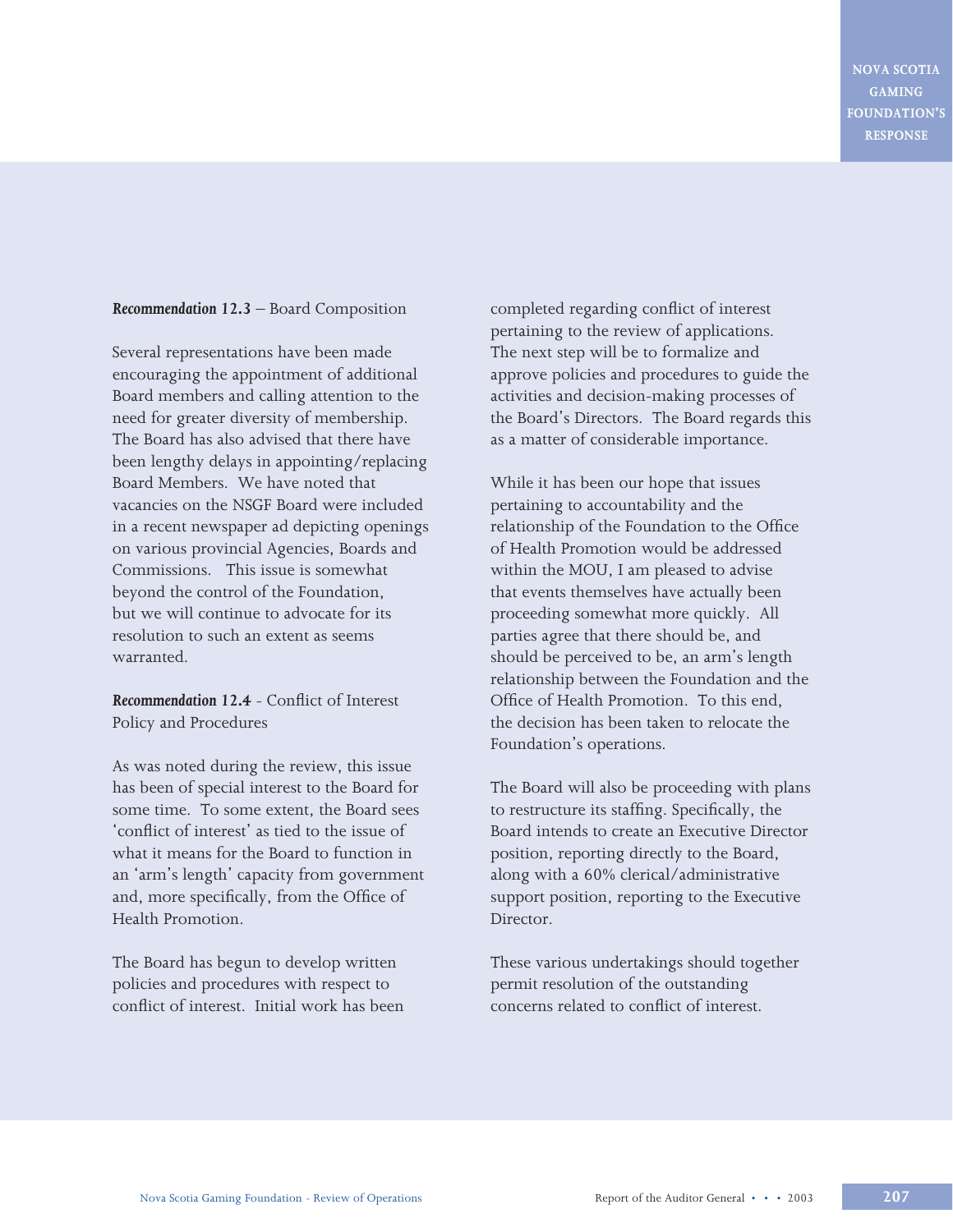**NOVA SCOTIA GAMING FOUNDATION'S RESPONSE**

> *Recommendation 12.6* - Communications and Web Site

> Continued development and refinement of the Foundation's Web Site is progressing through contracted services. As well, the Foundation has contracted with a third party to evaluate and revise all application forms and reporting forms. The goal of this initiative is to ensure that all our forms are as 'user friendly' as possible, while still maintaining accepted standards related to quality of information and accountability.

*Recommendation 12.7* – Progress Reports from Applicants for Subsequent Funding Disbursements

The Board agrees with and will act on this recommendation. Additionally, the requirement will be included in future contracts between the Foundation and grant recipients.

*Recommendation 12.8* – Investment Policy and Financial Plan

After a number of unsuccessful attempts to obtain investment advice and assistance in developing a long-term financial plan, from external sources, the Board will be attempting to deal with this need with the assistance of the Chief Financial Officer for the Department of Health/Office of Health Promotion.

The foregoing summarizes the Nova Scotia Gaming Foundation's response to the Broadscope Review.